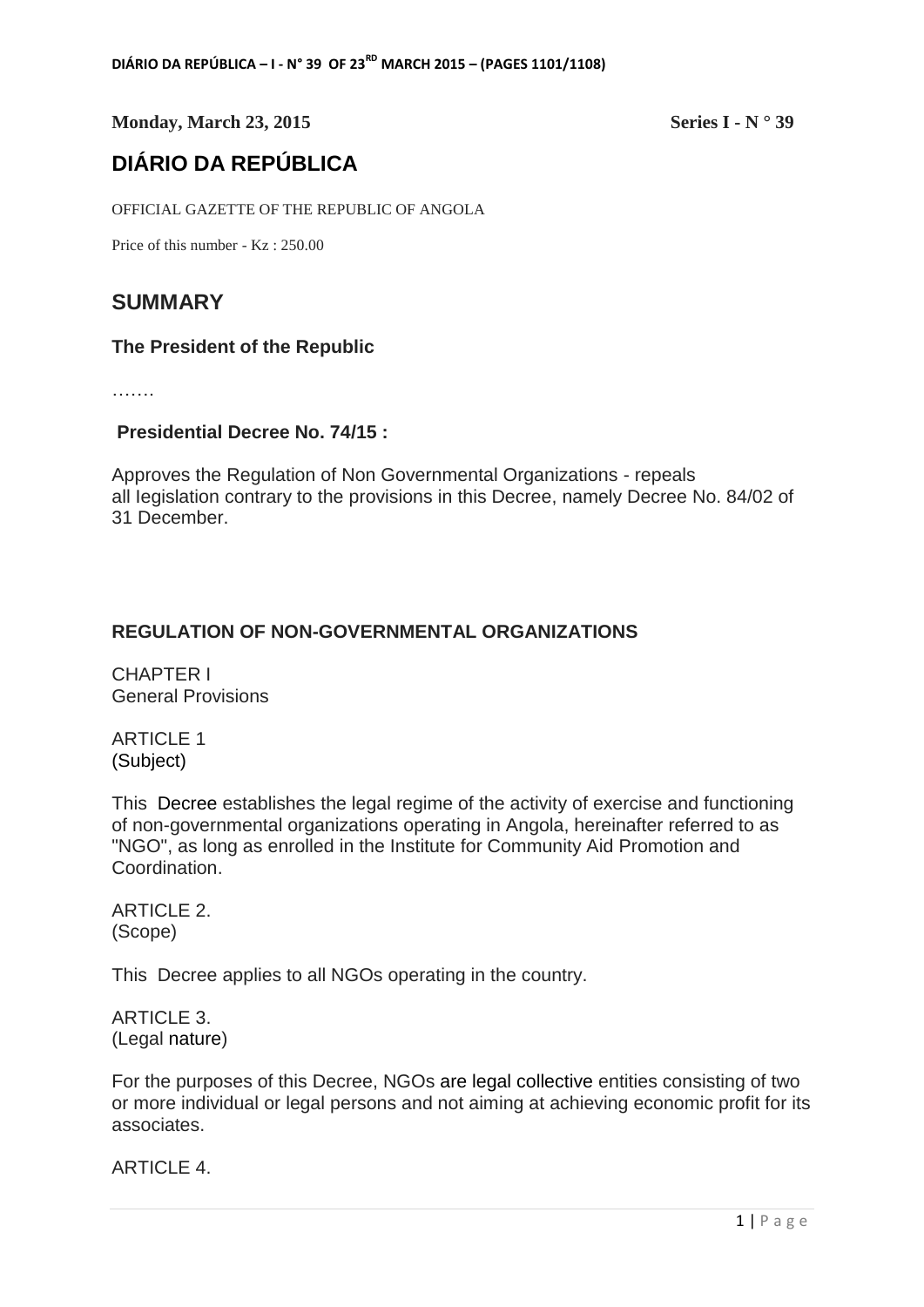(Legal regime)

NGOs are governed by Law no. 6/12, of 18 January, by this Regulation and other applicable legislation.

ARTICLE 5. (Classification)

Under this Regulation, NGOs are classified as national and international, being:

a) National NGOs, those constituted in Angola, regardless of operating also in other countries;

b) International NGOs, those legally constituted in a foreign country and registered in Angola.

CHAPTER Il Constitution, Enrolment and Registration of NGOs

SECTION I National NGOs

ARTICLE 6 (Constitution)

National NGO are constituted and acquire legal personality under the law.

ARTICLE 7 (Enrolment)

1. National NGOs must enrol with the Institute for the Community Aid Promotion and Coordination, by submitting the following documents:

a) Letter to the relevant Organ from which it requests registration for the exercise of its activities;

b) Clearance certificate for the NGO association to be issued by the Ministry of Justice and Human Rights;

c) Certified copy of the Official Gazette that publishes the Statute of the NGO association;

d) Program and areas of intervention.

2. Subject to observance of the requirements of the preceding paragraph and after analysis of the documentation submitted, one of the following orders is issued within 15 days, as appropriate: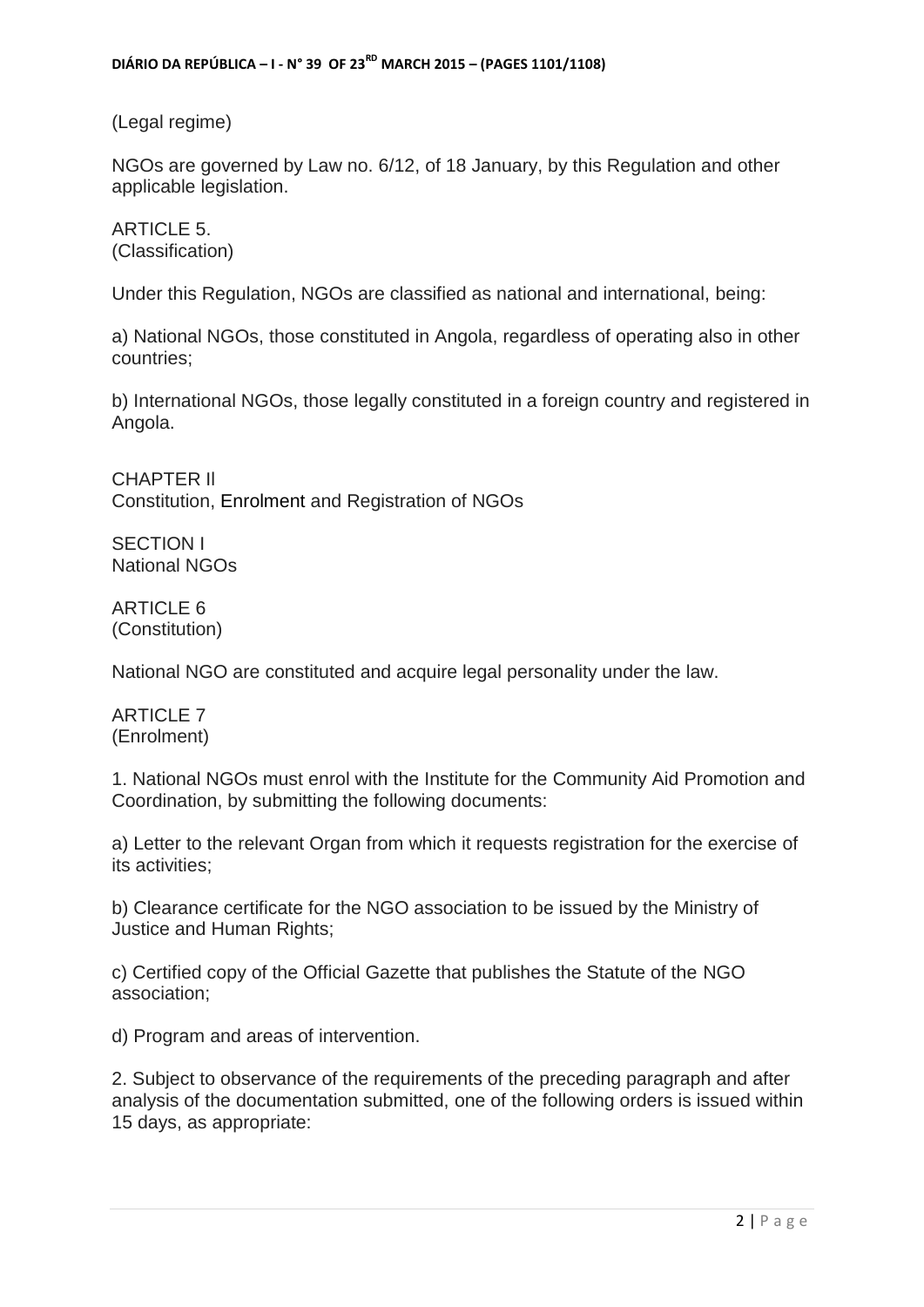a) Enrolment when the validity of the documentation submitted by the NGO has been checked and assessed;

b) Improvement, in case of lack or invalidity of any submitted document;

3. In case of improvement, when the submitted documentation fails to meet the legal requirements within 10 days, the request is implicitly rejected.

SECTION II International NGOs

ARTICLE 8. (Registration)

1. The NGO legally constituted in a foreign country wishing to engage in activities on the national territory must register with the Ministry of Justice and Human Rights.

2. For registration, the international NGO must submit the following documents:

a) Letter to the Ministry of Justice and Human Rights, requesting registration in Angola;

b) Copy of the statute and the constitution act translated into Portuguese language and authenticated by the diplomatic representation of the Republic of Angola in the country of origin;

c) Letter of intent and programs / projects that the NGO intends to implement in Angola, including their detailed budgets and origin of financial and patrimonial resources;

d) Declaration of suitability issued by the competent organ in the country of origin and authenticated by the diplomatic or consular representation of the Republic of Angola;

e) Curriculum vitae of the representative in Angola;

f) Criminal record of the representative in Angola;

g) Power of Attorney issued by the responsible for its representative in Angola, for which s(he) confers powers to make commitments and arrangements necessary for the regular and proper exercise of activities;

h) A copy of the agreement between the Angolan State and the State of the country of origin of the NGO, when the source of funding comes from this agreement.

3. Subject to the requirements described in the preceding paragraph and analyzed the presented documentation, one of the following orders is issued within 15 days, as appropriate: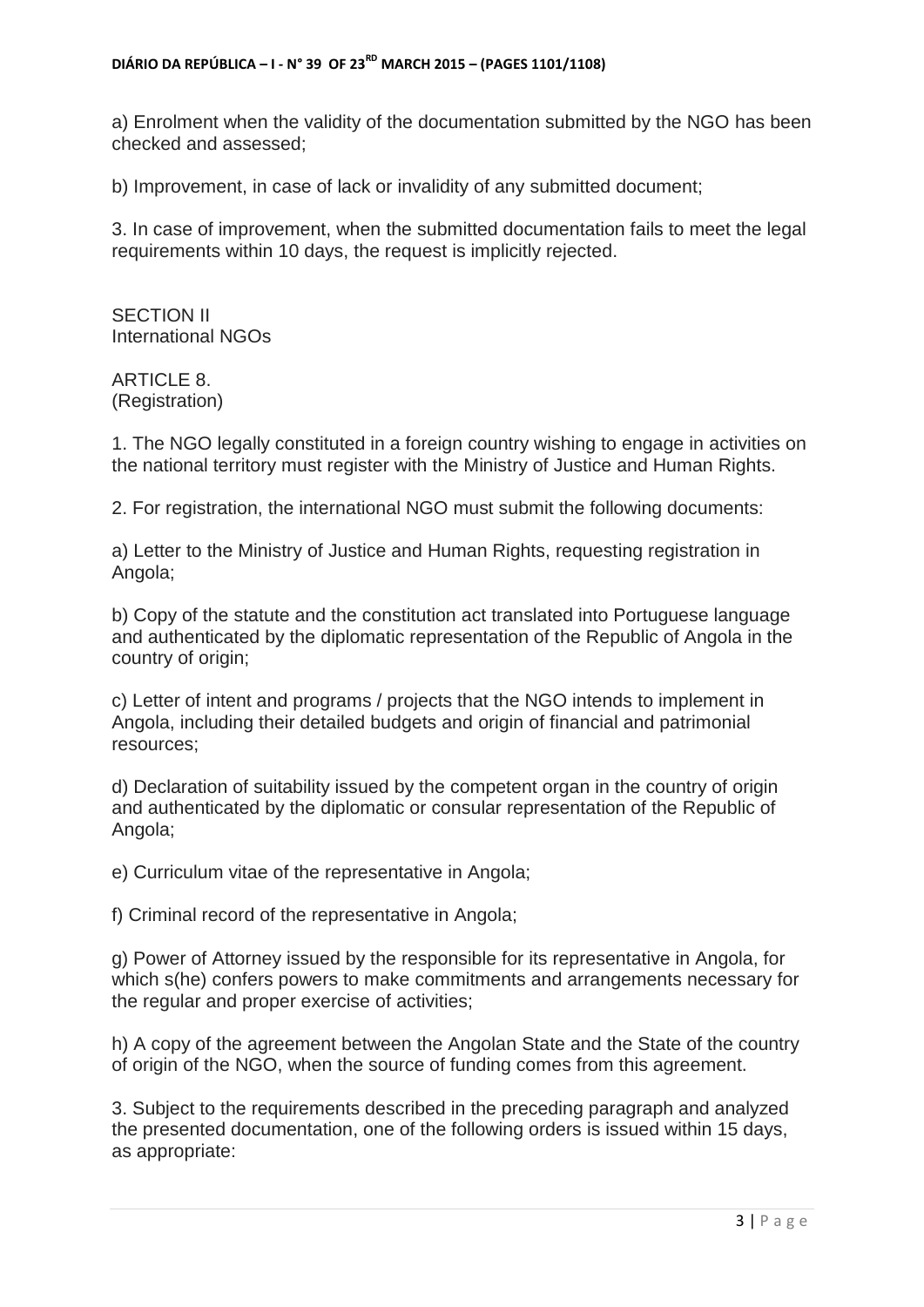a) Registration, when the suitability of the submitted documentation is assessed;

b) Improvement, in case of lack or invalidity of any submitted document.

4. In the case of improvement, when the submitted documentation does not meet the requirements within 10 days, the request is implicitly rejected.

5. The registration shall be published in the Official Gazette.

ARTICLE 9. (Description)

International NGOs should, after registration, proceed to their enrolment with the Ministry of External Relations and Institute for Community Aid Promotion and Coordination.

ARTICLE 10. (Enrolment in the Ministry of External Relations)

1. The enrolment of NGOs in the Ministerial Department responsible for External Relations is examined upon presentation of the following documents:

a) Letter to the Organ to which the enrolment is being requested;

b) Certified copy of registration certificate issued by the Ministry of Justice and Human Rights;

c) A copy of the documents mentioned in b), c), d). e), f), g) and h) of no. 2 of Article 8.

2. Subject to the requirements described in the preceding paragraph and analyzed the documentation submitted, is issued within 15 days, as appropriate, one of the following orders:

a) enrolment, when the suitability of the submitted documentation is assessed;

b) Improvement, in cases of lack or invalidity of any submitted document.

3. In the case of improvement, when the submitted documentation does not meet the requirements within 10 days, the request is implicitly rejected.

#### ARTICLE 11.

(Enrolment in the Institute for the Community Aid Promotion and Coordination)

1. The registration of international NGOs at the Institute for the Community Aid Promotion and Coordination, hereinafter referred to as' IPROCAC "is made through submission of the following documents: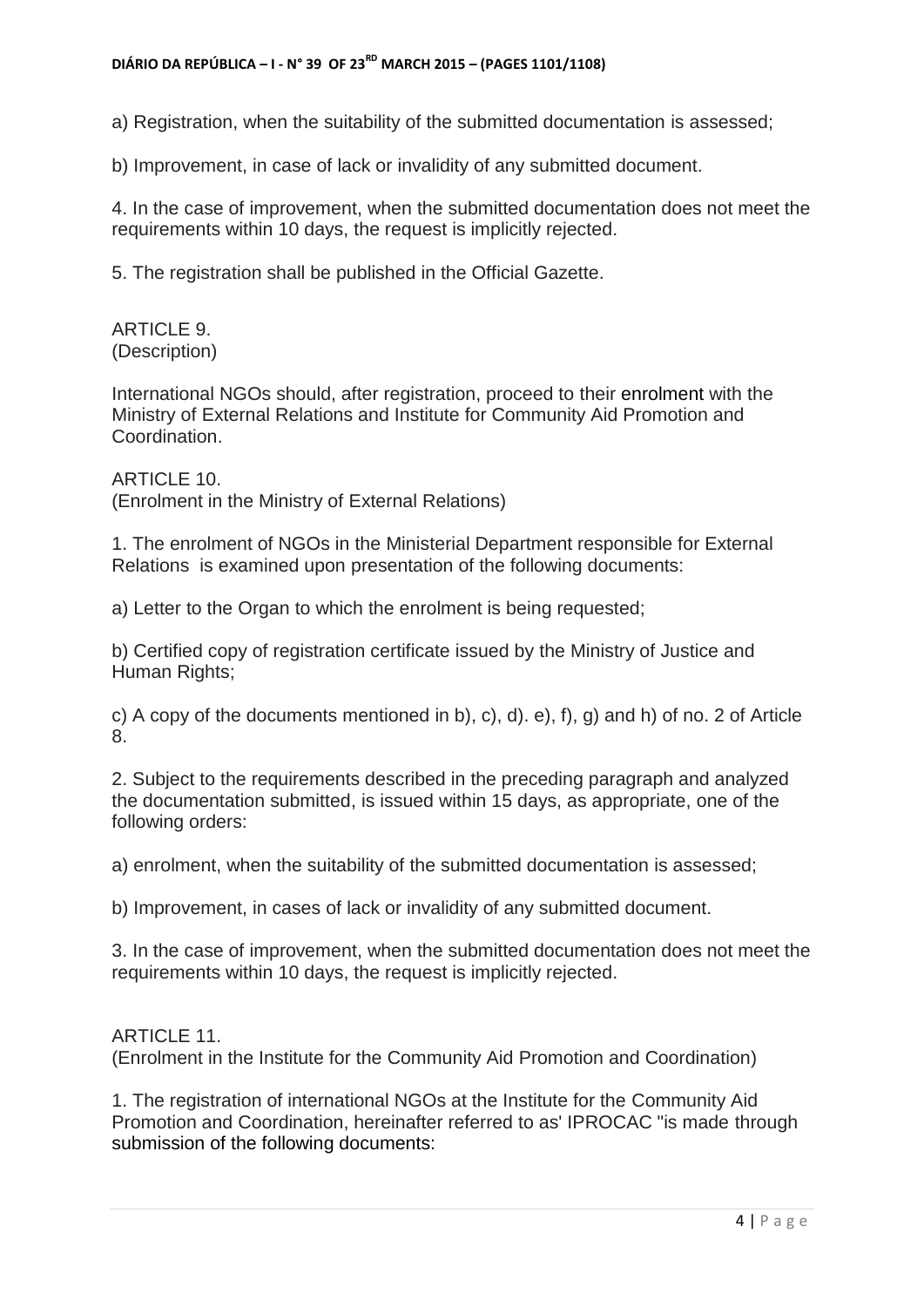a) Letter to the Organ to which the enrolment is being requested with indication of the activity to be undertaken;

b) a certified copy of the certificate of registration issued by the Ministry of Justice and Human Rights and of the documents mentioned in b), c), d), e), f), g) and h) of n. ° 2 of Article 8.

2. Subject to the requirements described in the preceding paragraph and analyzed documentation submitted, one of the following orders is issued within 15 days, as appropriate:

a) Enrolment when the suitability of the submitted documentation has been assessed;

b) Improvement, in cases of lack or invalidity of any submitted document.

3. In the case of improvement, when the submitted documentation does not meet the requirements within 10 days, the request is implicitly rejected.

CHAPTER III Functioning of NGOs

ARTICLE 12. (Field of activity)

NGOs exercise the activities for which they were established, taking into account local initiatives of receiving communities and the social and economic policies defined by the Executive in the following areas:

u) Humanitarian and social assistance, health, nutrition, food safety and environment;

- h) Protection and promotion of human rights;
- e) Training, education, culture, recreation, science and technology;
- d) Environmental assistance and protection;
- e) Social and international solidarity;
- f) Demining;
- g) Community promotion and development;

h) Recovery and preservation of historical and cultural heritage;

j) Dissemination of information and public awareness, with a view to promoting peace and social well-being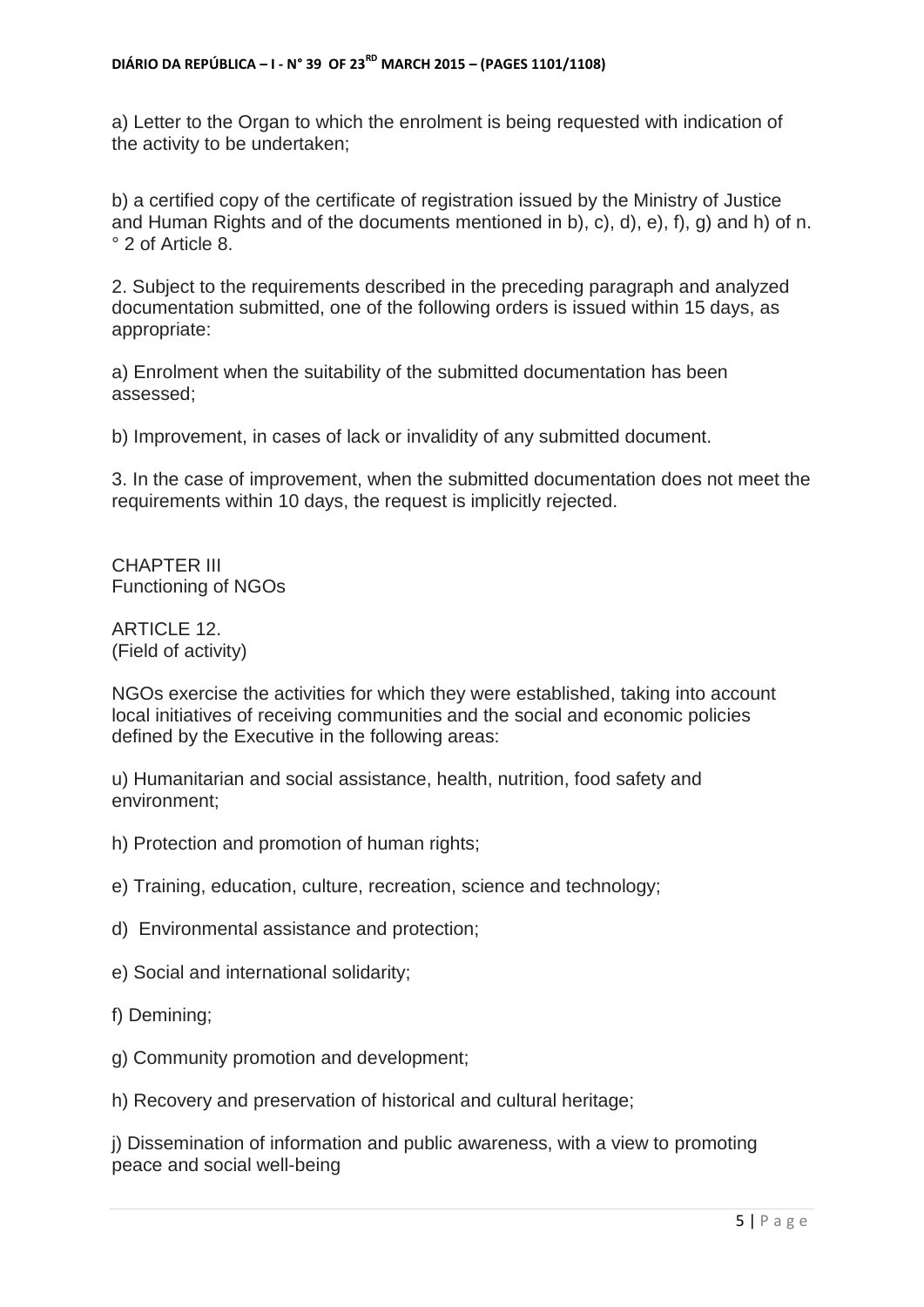j) Emergency assistance provision, update and dissemination of the implementation of programs;

. k) Psychological assistance, socio-therapeutic and social reintegration of vulnerable groups;

I) Training and socio-professional integration;

m) Other activities permitted by law.

ARTICLE I3 °. (Partnership and cooperation)

1. NGOs should promote cooperation with the Executive and other institutions in the pursuit of their goals, without prejudice to the partnership between them.

2. The partnership between national and international NGOs should take the sustainability of the former into consideration.

3. Cooperation between two NGOs must respect the identity of each one and does not invalidate the simultaneous establishment of partnerships with communities, institutions and the Executive agencies/State bodies, unless previously agreed and expressed in appropriate instrument.

ARTICLE 14 (Collaboration)

1. NGOs can establish forms of collaboration with other associations aiming at common use of services or equipment, development programs, projects and actions in complementarity regime and mode.

2. NGOs can also establish forms of cooperation with a view to:

a) Organize services of joint interest and action in order to rationalize the means;

b) Develop actions with public and private entities, not prohibited under this law.

ARTICLE 15 (Sources of funding)

1. At the beginning of their activities, NGOs must communicate to IPROCAC the source or sources of funding and available amounts.

2. NGOs are free to acquire any kind of funding for the implementation of their programs, provided that the source is not an individual or body corporate being investigated in Angola or outside the country for crimes or underlying actions in particular: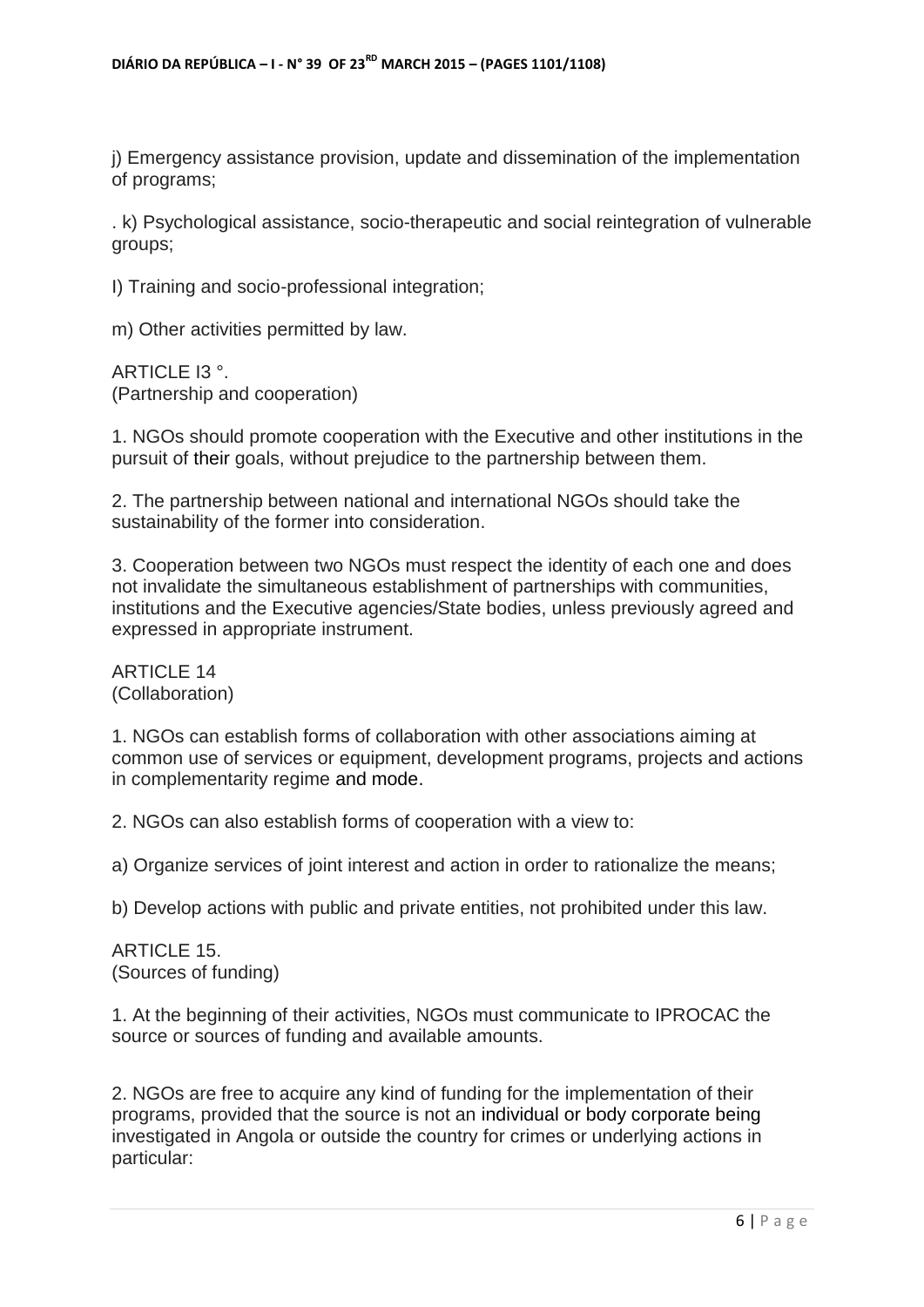- a) Money laundering;
- b) Financing of terrorism;
- c) Tax evasion;
- d) Terrorism;
- e) Mercenary endeavours and activities;
- J) Drug trafficking;
- g) Racism;
- h) Xenophobia;
- j) Trafficking of human organs or in human beings;

j) Incitement to violence or use of force for removal of democratically instituted powers;

k) Bribery and corruption;

I) Other activities contrary to the principles defended by the Angolan people or national sovereign bodies.

3. Without prejudice to provisions as in n. ° 2, the financing by any government entity of another country to national and international NGOs operating in Angola should occur, necessarily, based on a signed agreement between the respective States.

4. The financing by other non-governmental foreign bodies, to national or international NGOs operating in Angola, should take place, necessarily, on the basis of an agreement in writing, subject to approval by IPROCAC.

5. Failure to comply with the provisions of the preceding paragraphs shall be grounds for suspension and termination of NGOs, regardless of civil or criminal liability under the law.

6. The Executive may pass and enact specific legislation or an NGO funding scheme using the State General Budget.

ARTICLE 16. (Public interest)

The legally constituted NGOs acquire the status of public utility associations, in accordance with applicable legislation to the matter.

ARTICLE 17 (State support)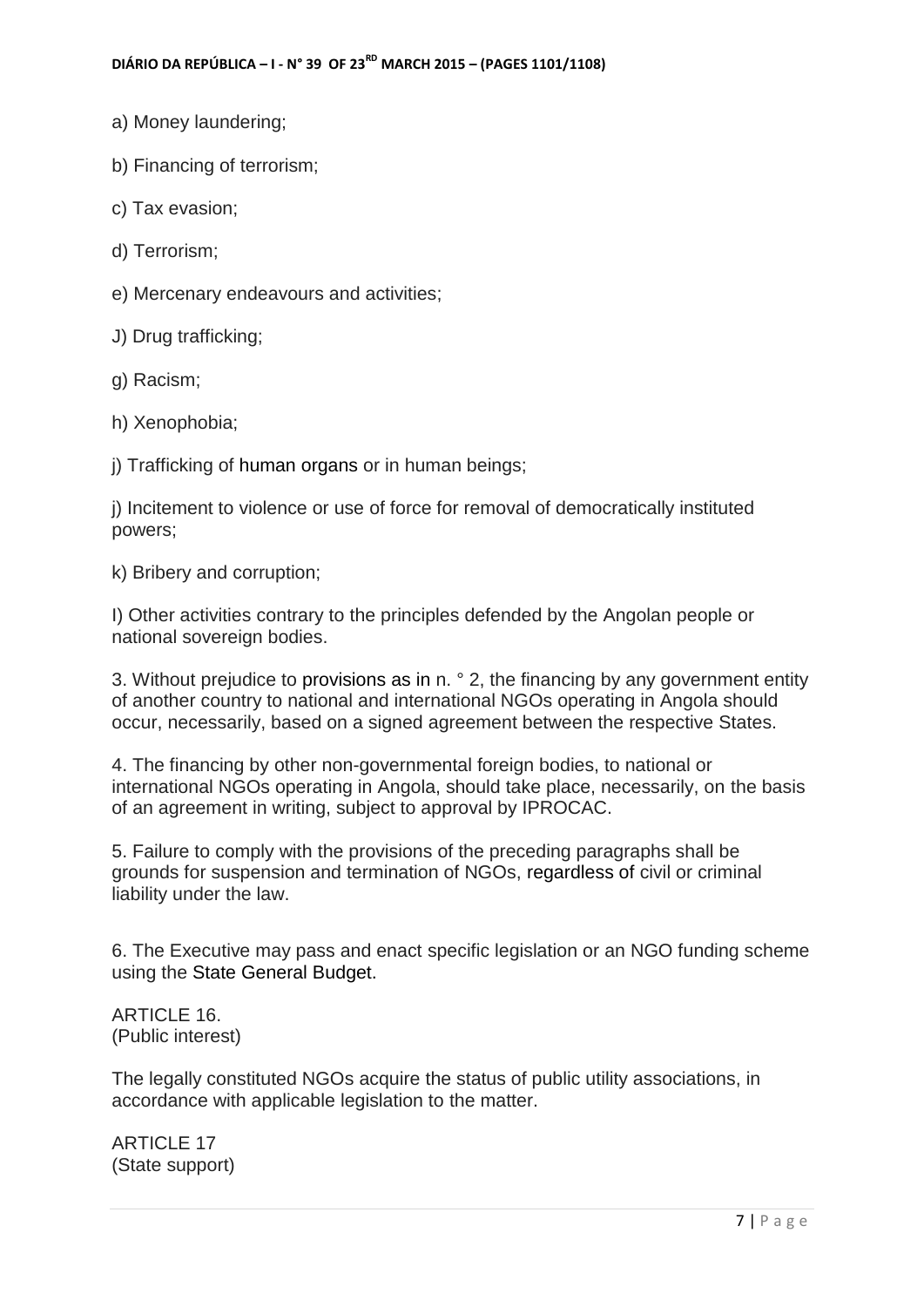1. The State accepts, supports and values the contribution of NGOs in furtherance of the social and economic rights, and development aid.

2. The State support is realized through technical or financial assistance, to be established by agreement or contract program without limitation to the right to free association.

3. Irregularities in the implementation of the financial support by the NGO involve:

a) The suspension of it and the return of the amounts received;

b) The prohibition to compete for support for a period of five years;

c) Civil and criminal liability under the law.

CHAPTER IV Supervision and Coordination

Article 18 (Supervision)

1. In carrying out their activities, NGOs are subject to supervision by the Ministerial Department responsible for Social Welfare and Re-insertion, in collaboration with others corresponding to their activity and the Provincial Government of the area of operation, subject to the control of legality by the State prosecutors.

2. The Ministerial Department in charge of Social Welfare and Re-insertion supervises the activities of NGOs through the IPROCAC, whose duties are defined in its Organic Statute.

ARTICLE 19 (Coordination)

1. IPROCAC is the Executive body mandated to coordinate and monitor the activities of NGOs, as well as set or guide the site of execution of their programs, in consultation with the relevant Ministerial Department for their activities and the Provincial Government of the area of operation.

2. In the exercise of coordination, the State organ or agency responsible for it shall be assisted by a Technical Board, whose competence and functioning is defined in its Organic Statute.

ARTICLE 2O. (Powers)

Without prejudice to the provisions of its Organic Statute, the IPROCAC has the following competencies: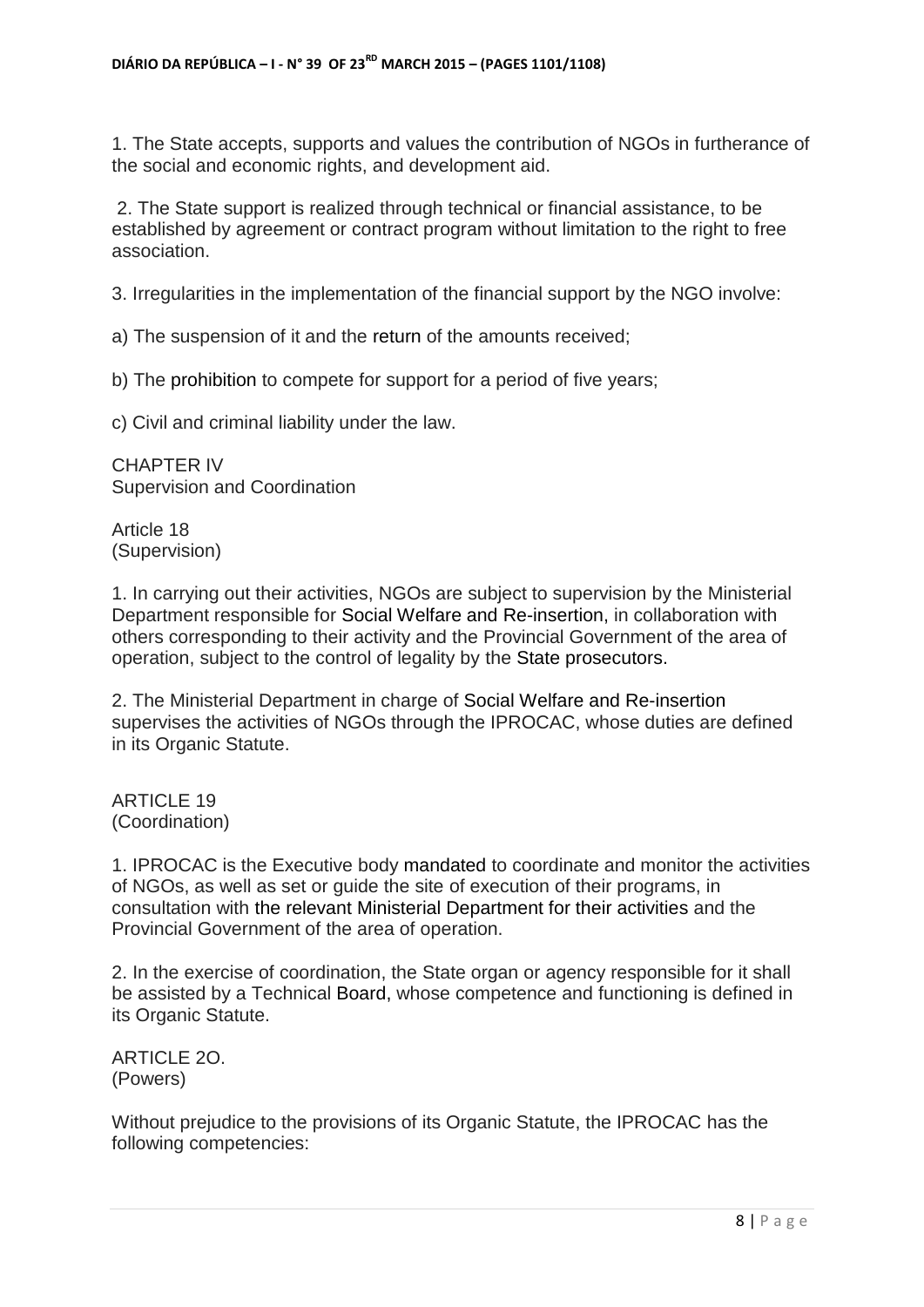a) coordinates, monitors, controls and supervises the activities of NGOs;

b) Sets the complementary programs and projects to the actions of the Executive to be developed by NGOs;

c) Decides, in consultation with the relevant Ministerial Departments and local authorities, provinces or regions of the country where the projects are to be executed;

d) Supports NGOs on issues of an administrative nature under this Decree;

e) Audits the accounts of NGOs;

f) Monitors and controls all funding granted to the Republic of Angola through NGOs;

g) Exercises any other powers established by law or superiorly determined.

CHAPTER V Rights and Duties

Article 21 (Rights of the beneficiaries)

1. The rights and interests of beneficiaries from the activities of NGOs have precedence over those of the institutions, associates or founders.

2. The dignity and privacy of the beneficiaries' life must be respected and cannot suffer discrimination based on ideological, political, religious or racial criteria.

3. Restrictions to the scope of action covering specific needs of groups or people with certain conditions are not considered as discrimination that violates the provisions of the preceding paragraph.

Article 22 of (Rights of NGOs)

Without prejudice to the enjoyment of other prerogatives as specifically provided in other legislation, NGOs have the following rights:

a) To exercise their activities, subject to authorization;

b) Not be terminated except in accordance with law;

c) To receive public funding when developing programs under the conditions set by the Executive;

d) Get specific answers on the queries and petitions submitted to Public Administration governing Bodies.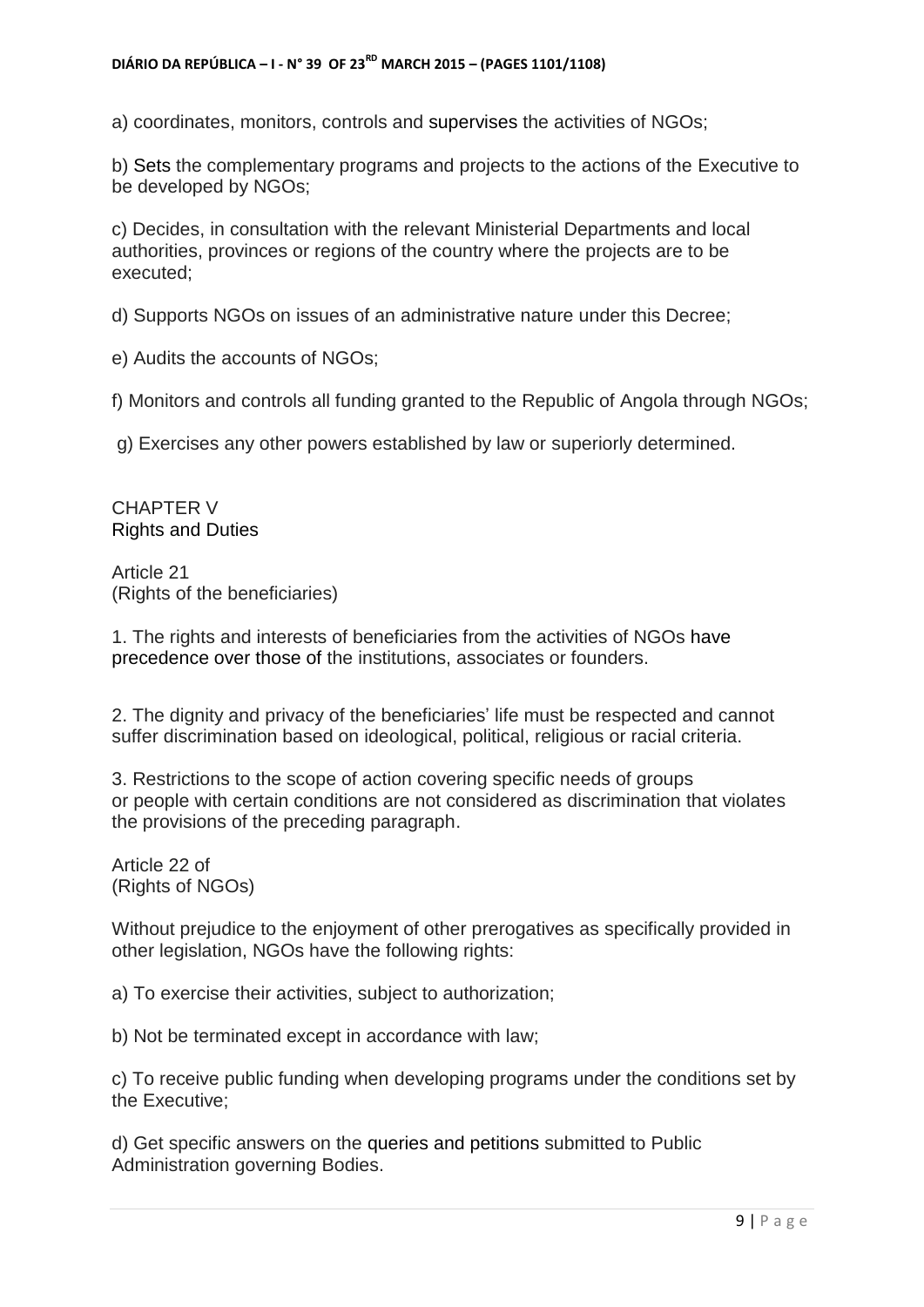Article 23 (Duties of NGOs)

1. Without prejudice to other duties provided for in specific laws, NGOs are required to:

a) Respect the Constitution of the Republic of Angola and other legislation in force;

b) Refrain from the practice of political party actions of or a subversive nature;

c) Refrain from involvement in or practice directly or indirectly related activities of money laundering, bribery and financing of terrorism, as well as obtaining advantages of illicit origin;

d) Participate in the implementation of socio-economic programs approved by the Executive;

e) Implement the projects approved in the country or county as determined by IPROCAC;

f) Implement the projects under the coordination and supervision of the Provincial Government, in the framework of the planned needs and priorities for the area of intervention,

g) Provide IPROCAC with information in the form of interim, monthly, quarterly, semiannual and annual reports, during and at the end of projects;

h) Open a bank account in the country where the funds for projects should be deposited;

i) Procure and acquire the material and equipment needed for projects in the domestic market, using only and exclusively imports when proven non-existence of the needed goods and equipment in the country;

j) Account in the budget of all projects indirect donations made by the Angolan State, in particular with tax and fees exemptions, tax benefits and all the benefits that are subject to the execution of projects;

k) Submit to IPROCAC, until the month of March, the annual report and past year's exercise of accounts as well as forecasts of internal and external grants receivable in the current year;

l) Establish partnerships; enter into contracts for the acquisition of goods and services to the individual or body corporate, by open public tender procedure wherever required by law or under special regime;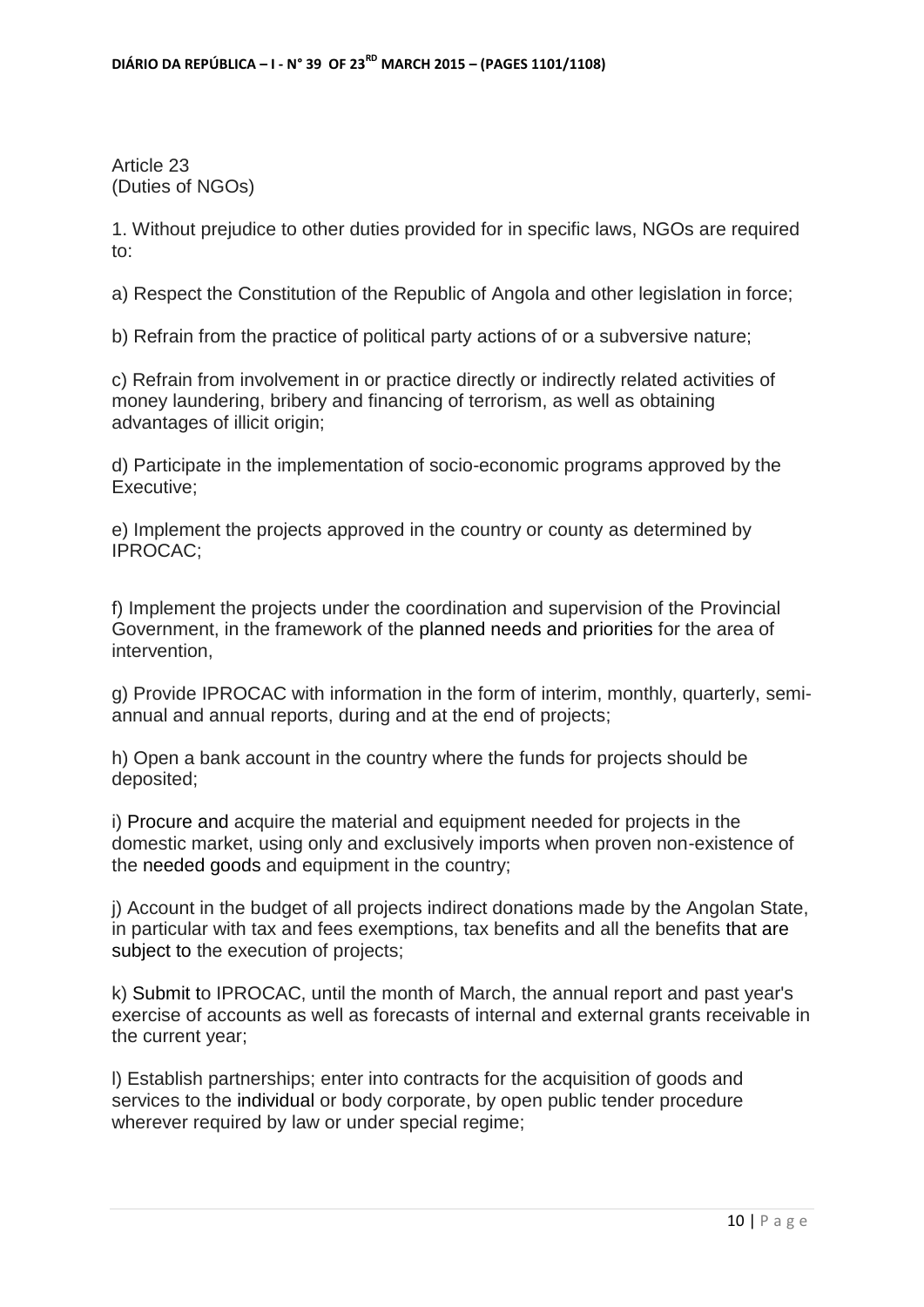m) Promote, preserve and respect the traditional customs and habits of the context in which they operate;

n) Promote education, civic and technical professional training of its members, workers, employees and beneficiaries of their actions;

o) Inform the IPROCAC on the movement of expatriate staff, with regard to hiring, transfer and dismissal;

p) Provide official entities and bodies in charge of matters related to NGOs with information on the terms and according to deadlines as defined in this Regulation;

q) Promptly comply with tax obligations, requirements of social security, tax on labour income, liability and work injury insurance as well as those of house rent contract payments, equipment rental, livestock consumer goods and public services;

r) Submit to IPROCAC until October 31 of each year, all projects to be implemented the following year, including their detailed budgets for planning purposes.

2. The report referred to in paragraph g) above must contain, among other information, a table showing the source of funds or financial resources, relation of imported goods and those purchased internally, action plan for the coming year and evaluation of established partnerships.

3. Failure to comply with the provisions of this article shall be ground for suspension or termination of activities of NGOs involved in the case, for the case of national NGOs or ban from acting in the national space, in the case of international NGOs.

CHAPTER VI Regime of Staff

ARTICLE 24 (National workers)

1. Recruitment and hiring of workers in NGOs is governed by the General Labour Law and other relevant legislation in force in Angola.

2. Unless otherwise agreed between the parties, the duration of the employment contract must coincide with the time allotted for the implementation of the project to develop.

3. The employment contract between domestic workers and NGOs may be renewed for periods of time defined in accordance with current legislation.

4. The basic pay and other supplements to be allocated to domestic workers should not be less than those assigned for foreign workers with the same function and qualification, except for supplements and subsidies legally assigned for foreign workers only.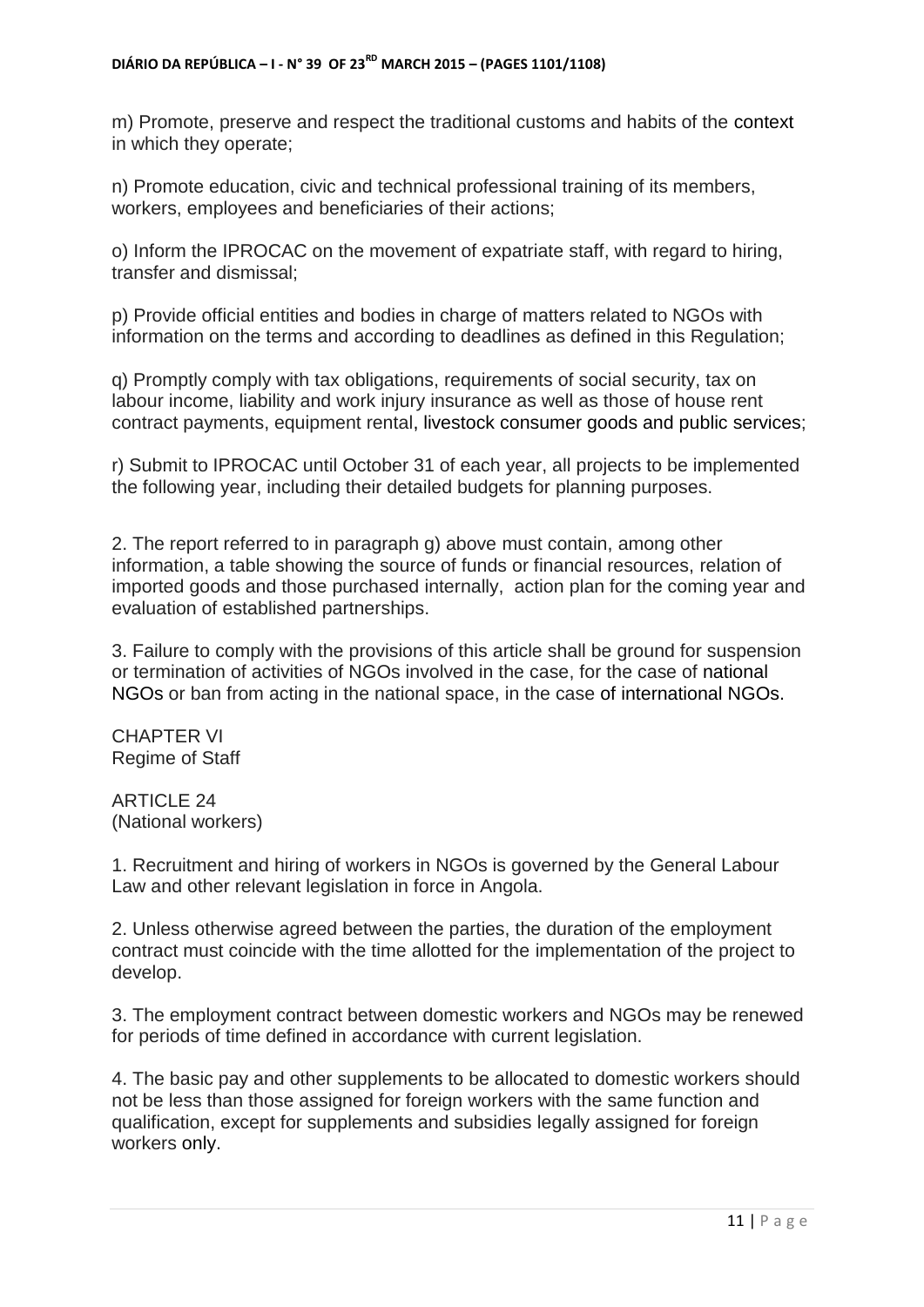Article 25 of (Foreign workers)

1. NGOs can resort to hiring qualified foreign labour force, resident or not, provided it is not possible to recruit national labour force, in accordance with applicable legislation to this matter.

2. The regime stipulated in n. ° 2 and 3 of the previous article shall extend to foreign workers.

3. Foreign workers who serve in NGOs are exempted from obligation to deposit 5% of basic pay as expressed in the contract, in accordance with the provisions of article 6 of Decree n. ° 5/95 of 7 April.

4. NGOs must provide copies of foreign workers' contract to the Ministerial Department responsible for Public Administration, Employment and Social Security, and to the Migration and Foreigners Service and the IPROCAC.

Article 26 (Entry and stay of foreigners)

1. Workers of NGOs moving into the territory of the Republic of Angola on a mission of rescue, emergency or humanitarian aid, are granted a visa in accordance with the Iegislation into force.

2. It may be issued visas with duration equal to the project, with multiple entries and exits for expatriate staff, consultants and NGO experts in accordance with the legislation in force.

Article 27 of (Extension of visas)

1. International NGOs that are in Angola and need issuance or extension of visas in favour of expatriate staff under their dependence should initiate a process with the documentation required under the legislation in force and submit it to IPROCAC for proper treatment.

2. IPROCAC after verifying the conformity of received documentation shall forward the case to the service responsible for Migration and Foreigners.

3. A visa issued to foreign citizens only gives the holder the right to engage in the activity for which it was issued.

4. A permanent or temporary transfer of foreign workers between NGOs should be preceded by an opinion from IPROCAC, requesting approval by the Service for Migration and Foreigners and the Ministerial Department responsible for Public Administration, Employment and Social Security.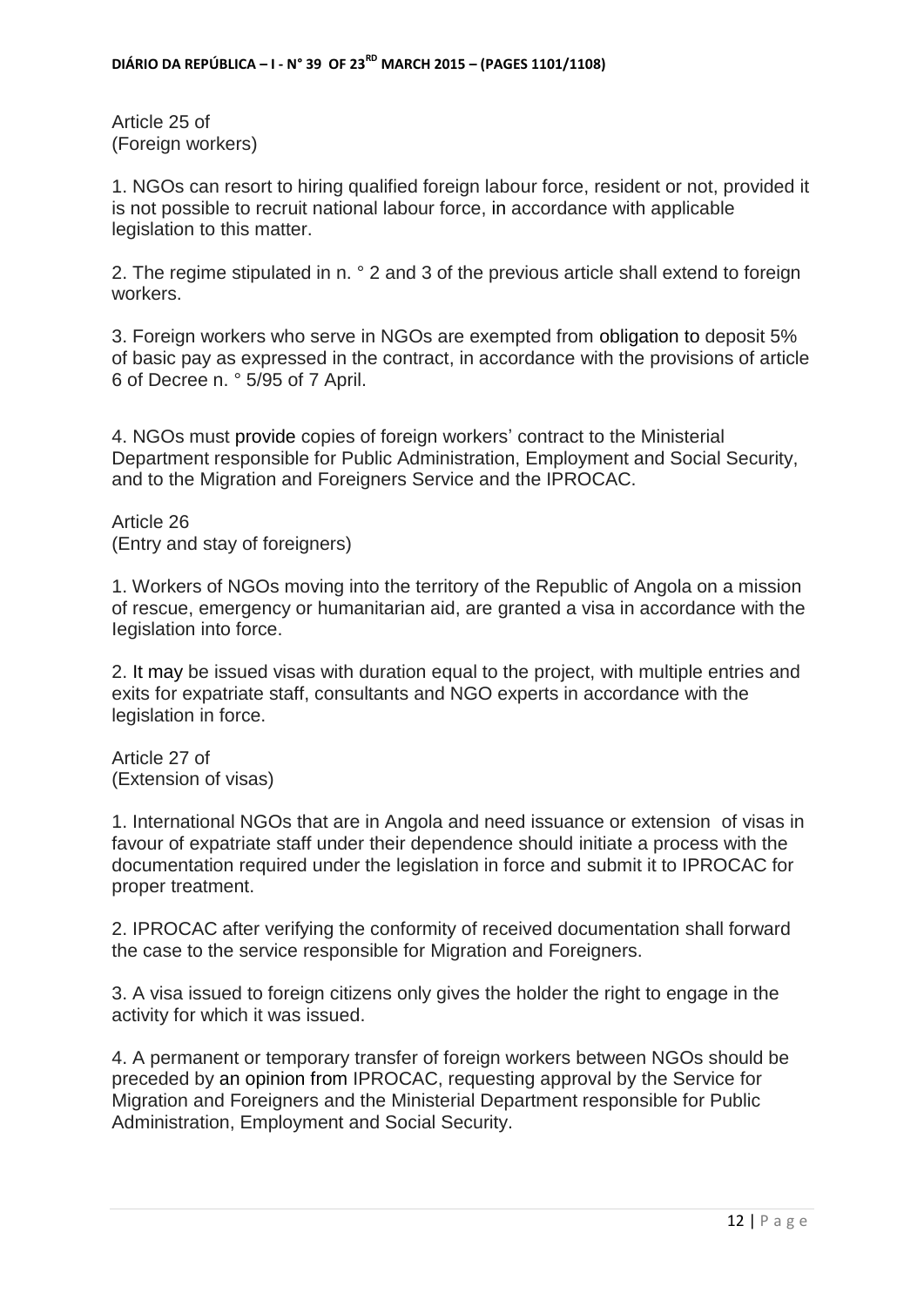5. The Service for Migration and Foreigners may issue a new visa in favour of the transferee or endorse the amendment in accordance with the legislation in force.

CHAPTER VII Customs and Fiscal Regime

Article 28 (Import and export)

I. Without prejudice to the provisions of paragraph j) n. ° 1 of Article 23 of this Regulation, the import of goods by NGOs must obey provisions of the legislation.

2. The export of goods and equipment made by NGOs follows the regime established in the Customs Tariff and other legislation applicable to the matter.

Article 29 (Baggage)

1. Baggage and personal effects of foreign technicians with temporary residence in the country as well as the family members who accompany them and live with them are subject to customs concept of luggage according to customs law and other legislation applicable to the matter.

2. Of the goods referred to above, a detailed relation shall be drawn up in triplicate, with one copy returned to the person concerned upon entry.

3. Same procedure as referred to above must be observed with regard to reexportable property, equipment and materials, purchased with capital of NGOs, and for which taxes due should be paid in case of sale.

Article 30 of (Fiscal regime)

1. NGOs must make entry/enrol in the Ministerial Department responsible for Public Finances, for tax registration.

2. NGOs may be eligible for reduction on taxes and fees due, grace periods or split payments on acquisition of real estate for implementation of their projects, according to the legislation in force.

3. The amount of the exemption is computed as a contribution to the project.

4. The exemptions provided for in the preceding paragraph does not include fines or costs of proceedings for offenses, misdemeanours or similar matters in particular customs and tax matters.

CHAPTER VIII Accountability, Services and Benefits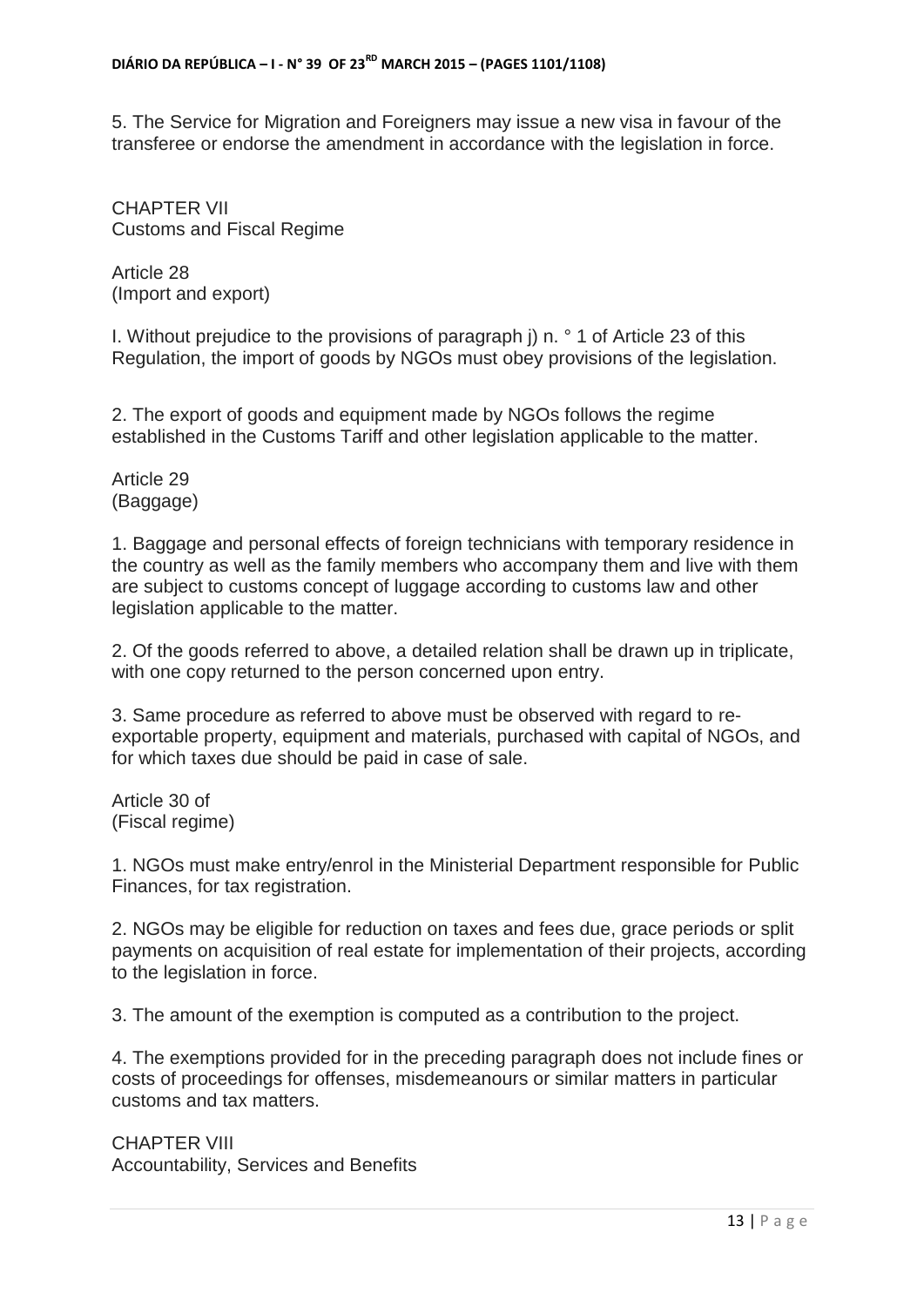Article 31 (Accounting)

In the processing of accounting and financial information and data, NGOs must comply with procedures as defined under the laws in force on the matter.

ARTICLE 32 (Supervision)

1. Competent bodies on NGO's areas of activity may order inquiries, investigations and inspections to NGOs.

2. The Executive may, whenever deemed necessary, order to conduct independent audits to NGOs, through public or private bodies authorized for that purpose.

Article 33 of (Patrimony)

1. The following form part of an NGO's patrimony: values and rights that it holds, property and equipment acquired with own funds and those resulting from the sale of donated goods, but with the written consent of the donor.

2. For the purposes of the preceding paragraph, the following is considered as part of an NGO's own patrimony: own material and equipment acquired without the use of gift or for exclusive use of the organization.

ARTICLE 34 (Disposing of goods)

1. Where NGOs have public projects running or completed they may sell or donate to public entities or other NGOs, material goods or equipment purchased with own funds, in connection with such projects.

2. The sale (alienation) of goods from foreign donations is subject to prior authorization from the Ministerial Department responsible for Public Finances, on the advice of IPROCAC.

3. Goods and equipment purchased or imported using the funds donated to the Angolan people are not likely subject to re-export or sale, but shall be delivered to the community, the Ministerial Department or Provincial Government corresponding to the NGO's activity and area of operation, respectively, at the closing ceremony of the NGO's activities.

ARTICLE 35 (Tax relief)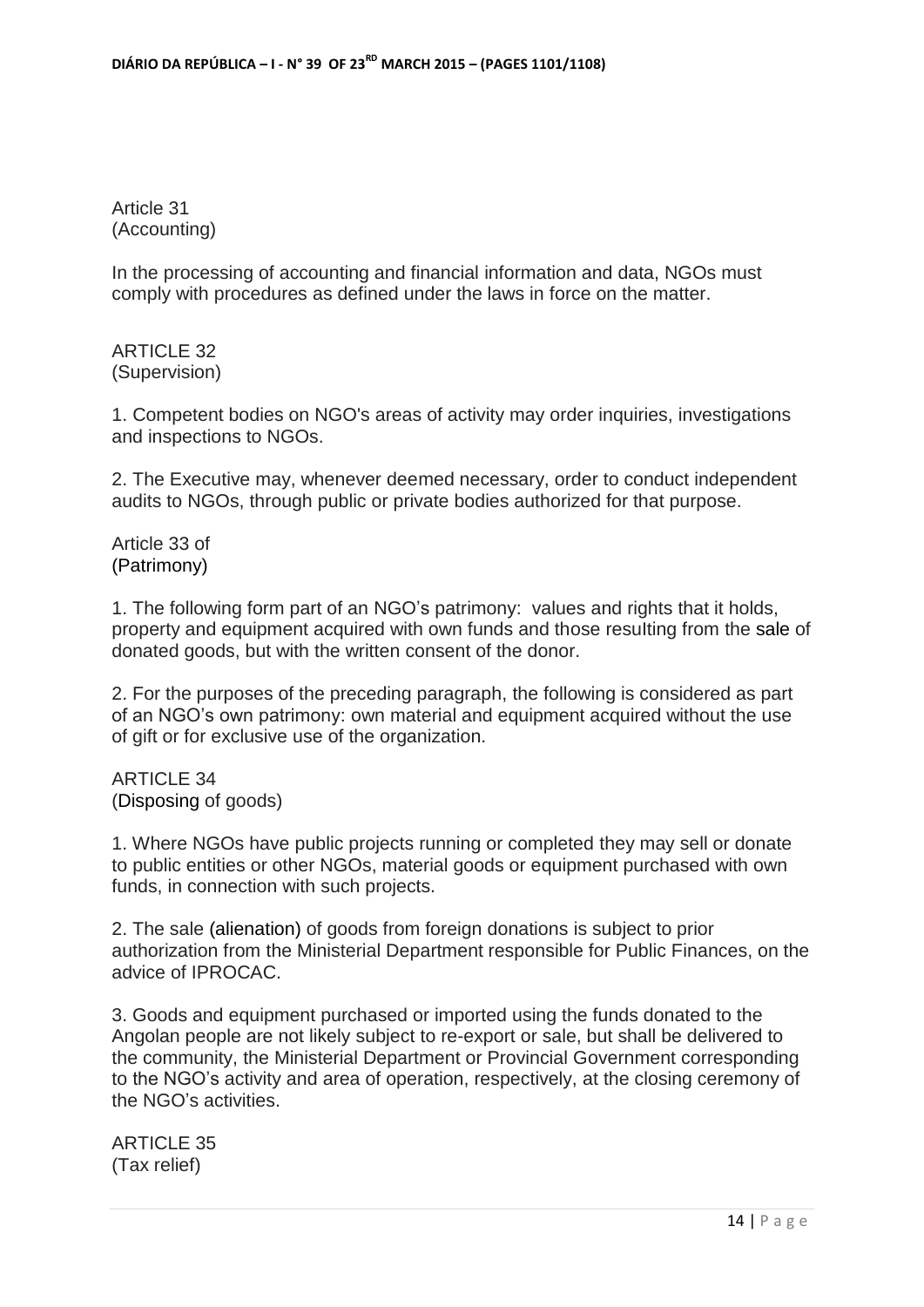1. The transfer free of charge of goods and equipment, mentioned in the previous article shall not affect the tax benefits obtained, nor imposes the obligation to pay new taxes or fees.

2. In the case of a costly transfer the benefits are subject to payment of taxes due.

ARTICLE 36 (Collection of service fees)

IPROCAC is allowed to charge service fees on the application for issuance of entry and exit visas, and employment visas for expatriate staff as well as other services in accordance with law in force.

CHAPTER IX **Suspension** 

ARTICLE 37 (NGO activity suspension)

1. The NGO activity can be suspended by the Public Prosecution Authority where it has strong evidence of the practice of illegal or harmful acts to the sovereignty and integrity of the Republic of Angola.

2. For the purposes of the preceding paragraph, any interested party may make a denunciation to the Prosecutor.

3. Where the Public Prosecutor suspends the activities of an NGO, the decision should be notified to the Ministerial Department corresponding to the activity to which the NGO is dedicated and IPROCAC, for proper monitoring and control.

4. The entities referred to in the preceding paragraph and all stakeholders should, on their own initiative, inform the National Bank of Angola and the Public Prosecutor whenever they suspect or have reasonable grounds to suspect that an operation likely to set the practice of crimes of money laundering or financing terrorism took place, is in progress or was attempted, being assured about non-disclosure of the identity or source of information.

Article 38 (Other causes for suspension)

1. NGOs can be suspended if they do not perform for a period of two years, activities beneficial to the community, or for the social purpose for which they were established.

2. Without prejudice to the provisions of paragraph 4 of Article 48 of the Constitution of the Republic of Angola, NGOs can also be suspended for the verification of the following: